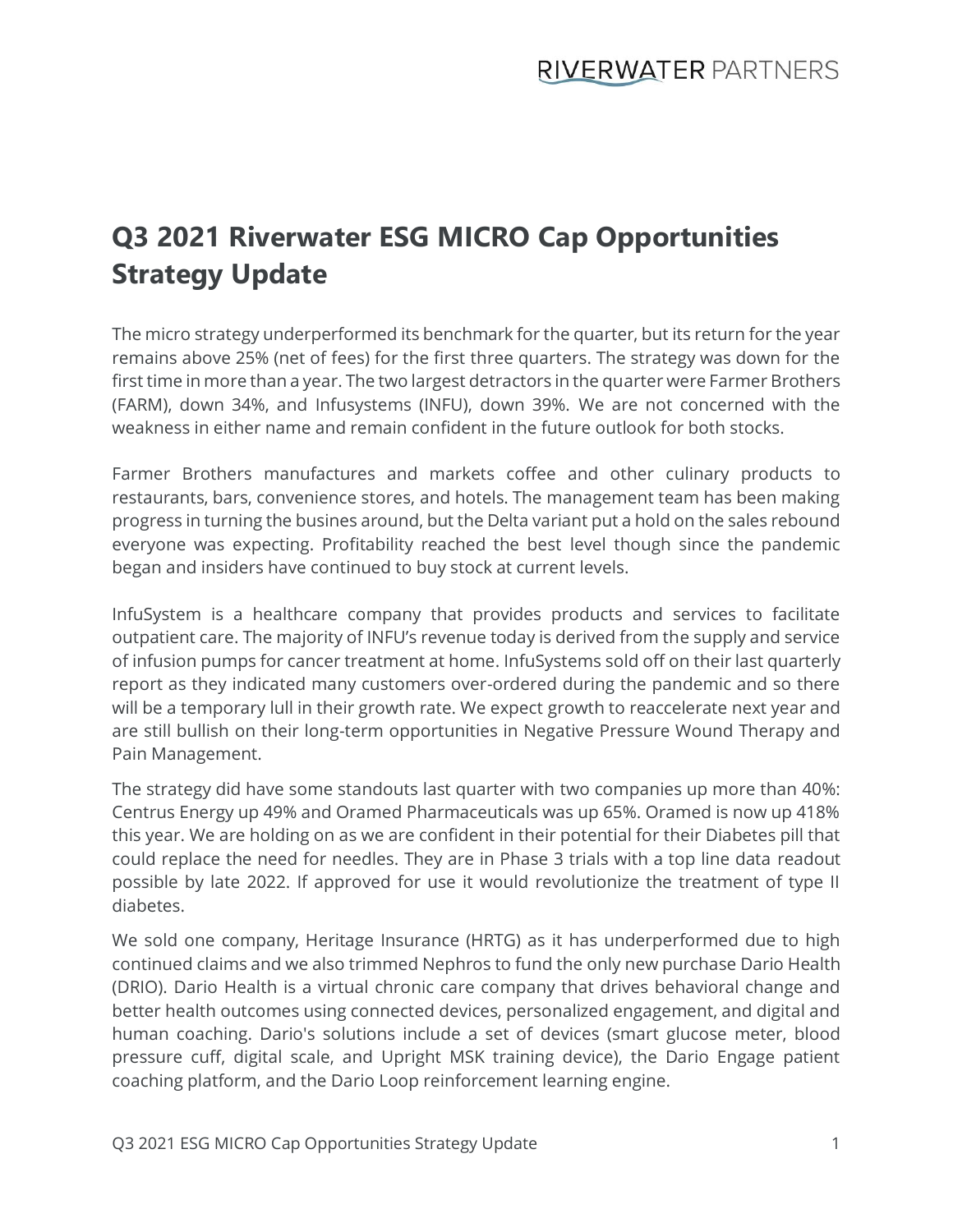## **RIVERWATER PARTNERS**

There is a high correlation between chronic disease and behavioral health. Dario's solution to continuously monitor a patient's vitals and offer personalized prompts to adhere to prescribed treatment improve outcomes, resulting in lower medical expenses for patients over time, making Dario's solution attractive for health insurance providers and self-insured corporations. Dario has a significant pipeline of potential customers, which will fuel growth in the form of new providers, lives covered, and recurring revenue.

## *Disclosures:*

*Performance is presented net of fees and includes the reinvestment of income. Past performance is not indicative of future results. The securities identified and described do not represent all of the securities purchased, sold or recommended for client accounts. The reader should not assume that an investment in the securities identified was or will be profitable.*